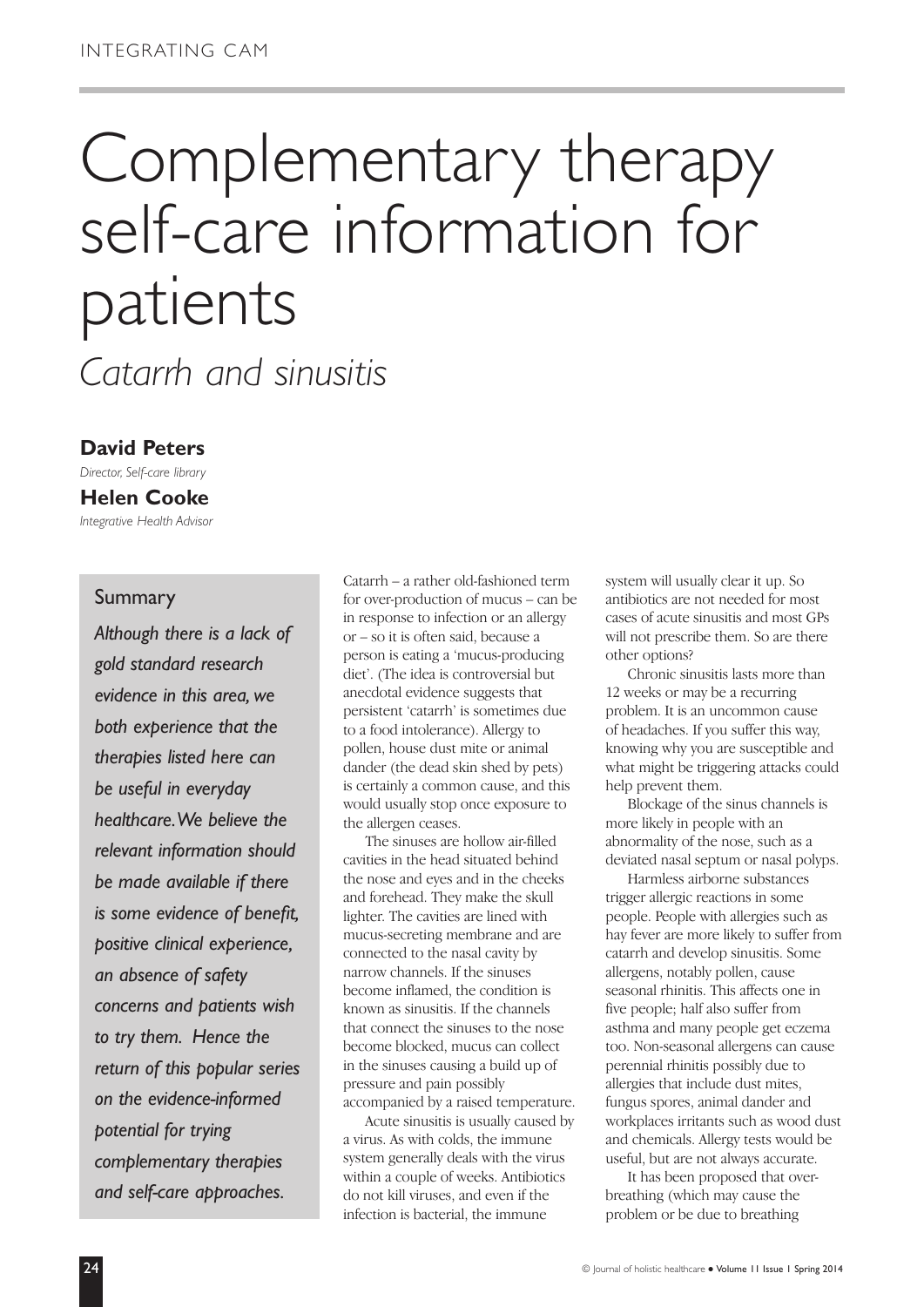difficulties connected to having a blocked nose) can increase nasal congestion (James 2005). Over-breathing (with the upper chest) could be due to anxiety, posture or simple habit. Learning slow breathing techniques could be helpful.

Catarhal children may develop 'glue ear'. Ask your doctor to order a hearing test if you or teachers at school suspect your child has a mild hearing problem. Children who are breast-fed seem to be less prone to glue ear – possibly because the shorter teats on bottles fail to exercise muscles that open the eustacian tubes through which middle ear normally drain away).

# **Symptoms**

Symptoms of catarrh include:

- a persistently runny or blocked nose
- a cough and irritation caused by mucus running down the back of the throat
- mouth-breathing.

Symptoms of sinusitis include:

- pain and tenderness in the face that may be worse when bending forward
- nasal discharge
- nasal congestion or blockage
- headache and possibly toothache, if the sinuses behind the cheeks are affected
- raised temperature.

Caution: See your doctor if symptoms do not improve within three days.



# **Movement and muscle approaches**

#### **Osteopathy**  $\circledcirc$

Cranial osteopaths gently manipulate the skull of a child with glue ear to improve fluid drainage through the middle ear.

## **Naturopathy**  $\odot$

A naturopath might suggest hot showers, mustard baths, saunas, and steam baths to help clear mucus. For sinusitis, holding hot packs or menthol or eucalyptus packs over the forehead and cheeks might be suggested.

# **Metabolic approaches**

# *Nasal irrigation*  $\circledcirc$

Clinical research shows that administering nasal saline irrigation significantly reduces symptoms of chronic sinusitis and improves quality of life, compared to no treatment or placebo (Harvey *et al* 2005).

#### **Western herbalism**  $\circled{c}$

Practitioners might suggest echinacea to help boost the immune system, although it should not be taken for more than 8 weeks at a time. 3 A herbalist (or an aromatherapist) might advise adding lemon, eucalyptus, or cedarwood essential oils to bathwater. Or for sinusitis, a steam inhalation with eucalyptus, lavender, or tea tree oil. Olbas Oil is a popular choice. CAUTION: If you have asthma, inhalations might possibly trigger an attack.

# *Nutritional therapies* K

Allergies and/or food intolerances could contribute to excess mucous production and sinusitis. It is important to understand the difference between an inhaled (eg house dust mite) allergy which can inflame the mucus membranes directly, and a food intolerance to a substance such as wheat or milk which affects the immune system but not in the same way as an allergy. Inhalant allergies can be detected by blood tests; food intolerances cannot be reliably identified in this way. So keeping a food diary is the most reliable (but difficult to follow) way to identify whether certain foods make symptoms worse. Foods that people are commonly intolerant to include milk, wheat, eggs and citrus fruits. Clinical experience suggests that some children are less cattarhal if sugar and/or dairy are reduced (CAUTION: dairy foods are a major source of essential calcium). (Wüthrich et al 2005).

Food intolerance is a genuine problem but its role in mucus over-production remains unclear so more research is needed. Nutritional therapists consider food intolerances to be related to underlying digestive issues such as intestinal permeability (leaky gut) and suggest a '4R programme': removal of the likely irritants plus supplementation with digestive enzymes, probiotics and substances that soothe the gastro-intestinal mucosa. A nutritional therapist could offer personalised advice if you have reason to suspect an intolerance but this is unlikely to be available in the NHS.

## **Probiotics**  $\textcircled{r}$

Initial studies exploring the use of the probiotic Enterococcus faecalis bacteria to treat sinus inflammation appear promising, but further studies are needed (Vouloumanoua *et al* 2009).

## *Bromelain* KK *(caution side effects)*

Bromelain (extracted from pineapple plant) can reduce inflammation/swelling. Some studies report It might be a useful addition to other therapies used for sinusitis (such